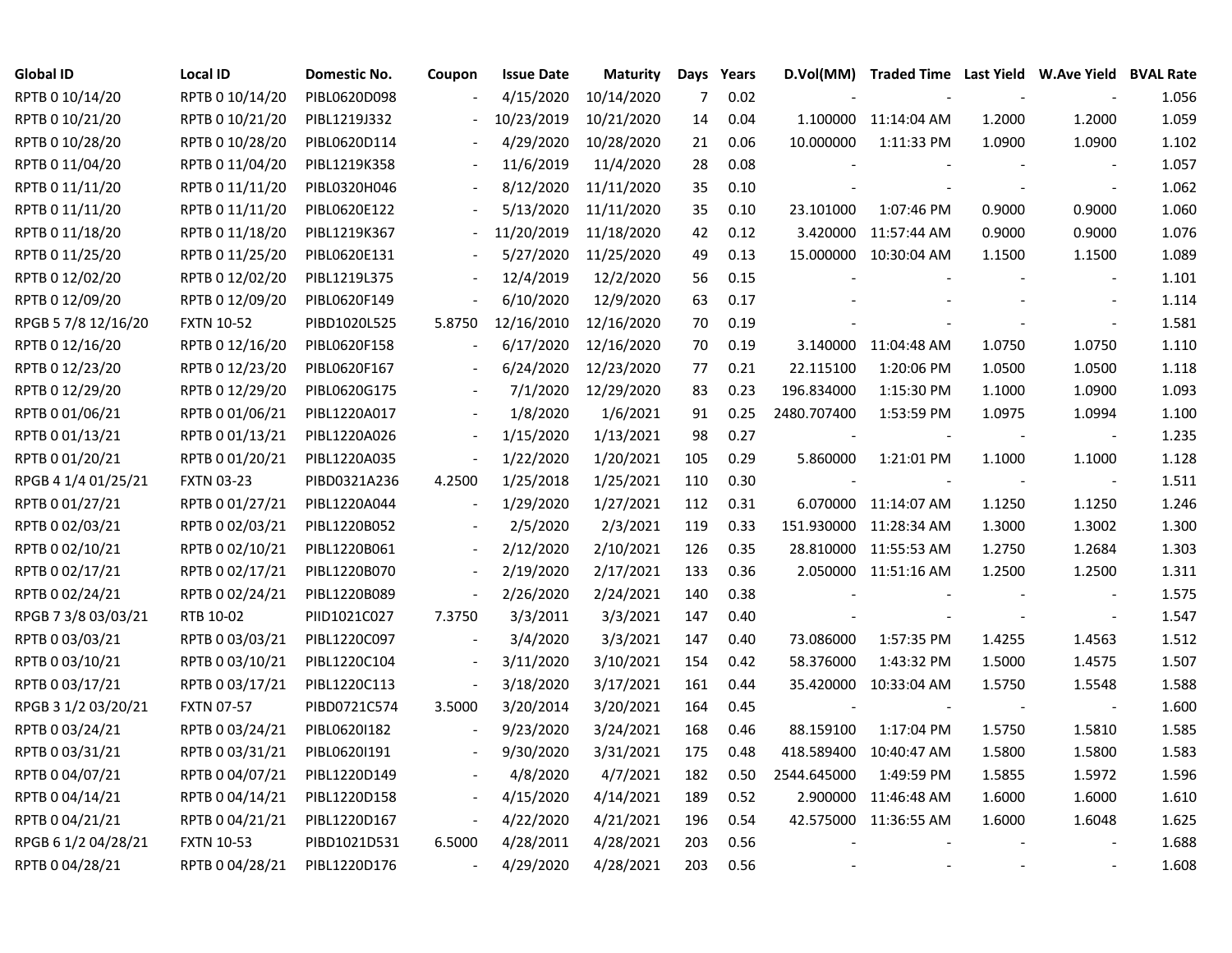| <b>Global ID</b>     | <b>Local ID</b>   | Domestic No. | Coupon                   | <b>Issue Date</b> | <b>Maturity</b> | Days | Years | D.Vol(MM)  | Traded Time Last Yield W.Ave Yield BVAL Rate |        |                          |       |
|----------------------|-------------------|--------------|--------------------------|-------------------|-----------------|------|-------|------------|----------------------------------------------|--------|--------------------------|-------|
| RPTB 0 05/05/21      | RPTB 0 05/05/21   | PIBL1220E184 |                          | 5/6/2020          | 5/5/2021        | 210  | 0.58  |            |                                              |        |                          | 1.661 |
| RPTB 0 05/12/21      | RPTB 0 05/12/21   | PIBL1220E193 |                          | 5/13/2020         | 5/12/2021       | 217  | 0.59  |            |                                              |        |                          | 1.657 |
| RPTB 0 05/19/21      | RPTB 0 05/19/21   | PIBL1220E200 |                          | 5/20/2020         | 5/19/2021       | 224  | 0.61  |            |                                              |        |                          | 1.664 |
| RPTB 0 05/26/21      | RPTB 0 05/26/21   | PIBL1220E219 | $\blacksquare$           | 5/27/2020         | 5/26/2021       | 231  | 0.63  | 48.700000  | 1:39:42 PM                                   | 1.6850 | 1.6883                   | 1.750 |
| RPTB 0 06/02/21      | RPTB 0 06/02/21   | PIBL1220F227 | $\overline{\phantom{a}}$ | 6/3/2020          | 6/2/2021        | 238  | 0.65  |            |                                              |        | $\overline{\phantom{a}}$ | 1.708 |
| RPTB 0 06/09/21      | RPTB 0 06/09/21   | PIBL1220F236 | $\overline{\phantom{a}}$ | 6/10/2020         | 6/9/2021        | 245  | 0.67  |            | 6.600000 11:04:39 AM                         | 1.7000 | 1.7000                   | 1.683 |
| RPGB 4 7/8 06/13/21  | RTB 03-09         | PIID0321F092 | 4.8750                   | 6/13/2018         | 6/13/2021       | 249  | 0.68  | 8.100000   | 1:06:36 PM                                   | 1.7550 | 1.7501                   | 1.850 |
| RPTB 0 06/16/21      | RPTB 0 06/16/21   | PIBL1220F245 |                          | 6/17/2020         | 6/16/2021       | 252  | 0.69  |            |                                              |        | $\sim$                   | 1.723 |
| RPTB 0 06/23/21      | RPTB 0 06/23/21   | PIBL1220F254 |                          | 6/24/2020         | 6/23/2021       | 259  | 0.71  |            |                                              |        | $\overline{\phantom{a}}$ | 1.755 |
| RPTB 0 06/30/21      | RPTB 0 06/30/21   | PIBL1220G262 |                          | 7/1/2020          | 6/30/2021       | 266  | 0.73  | 1.500000   | 9:28:25 AM                                   | 1.7750 | 1.7750                   | 1.754 |
| RPTB 0 07/07/21      | RPTB 0 07/07/21   | PIBL1220G271 |                          | 7/8/2020          | 7/7/2021        | 273  | 0.75  |            |                                              |        | $\blacksquare$           | 1.752 |
| RPTB 0 07/14/21      | RPTB 0 07/14/21   | PIBL1220G280 |                          | 7/15/2020         | 7/14/2021       | 280  | 0.77  |            |                                              |        | $\sim$                   | 1.789 |
| RPTB 0 07/21/21      | RPTB 0 07/21/21   | PIBL1220G299 |                          | 7/22/2020         | 7/21/2021       | 287  | 0.79  |            |                                              |        | $\blacksquare$           | 1.792 |
| RPTB 0 07/28/21      | RPTB 0 07/28/21   | PIBL1220G306 |                          | 7/29/2020         | 7/28/2021       | 294  | 0.81  |            |                                              |        |                          | 1.852 |
| RPTB 0 08/04/21      | RPTB 0 08/04/21   | PIBL1220H314 |                          | 8/5/2020          | 8/4/2021        | 301  | 0.82  |            |                                              |        |                          | 1.888 |
| RPTB 0 08/11/21      | RPTB 0 08/11/21   | PIBL1220H323 |                          | 8/12/2020         | 8/11/2021       | 308  | 0.84  |            |                                              |        |                          | 1.921 |
| RPTB 0 08/18/21      | RPTB 0 08/18/21   | PIBL1220H332 |                          | 8/19/2020         | 8/18/2021       | 315  | 0.86  |            |                                              |        |                          | 1.960 |
| RPTB 0 08/25/21      | RPTB 0 08/25/21   | PIBL1220H341 | $\overline{\phantom{a}}$ | 8/26/2020         | 8/25/2021       | 322  | 0.88  |            | 100.000000 10:08:28 AM                       | 1.7650 | 1.7650                   | 1.765 |
| RPTB 0 09/01/21      | RPTB 0 09/01/21   | PIBL12201359 |                          | 9/2/2020          | 9/1/2021        | 329  | 0.90  |            | 170.983000 10:26:47 AM                       | 1.7800 | 1.7800                   | 1.780 |
| RPTB 0 09/08/21      | RPTB 0 09/08/21   | PIBL1220I368 |                          | 9/9/2020          | 9/8/2021        | 336  | 0.92  |            |                                              |        | $\overline{\phantom{a}}$ | 2.060 |
| RPTB 0 09/22/21      | RPTB 0 09/22/21   | PIBL1220I386 | $\blacksquare$           | 9/23/2020         | 9/22/2021       | 350  | 0.96  | 79.149000  | 1:16:07 PM                                   | 1.6000 | 1.7856                   | 1.798 |
| RPTB 0 09/29/21      | RPTB 0 09/29/21   | PIBL1220I395 |                          | 9/30/2020         | 9/29/2021       | 357  | 0.98  | 7.381000   | 1:41:49 PM                                   | 1.7900 | 1.7968                   | 2.171 |
| RPTB 0 10/06/21      | RPTB 0 10/06/21   | PIBL1220J401 | $\blacksquare$           | 10/7/2020         | 10/6/2021       | 364  | 1.00  | 388.449000 | 1:31:05 PM                                   | 1.7875 | 1.7946                   | 1.796 |
| RPGB 5 3/4 10/20/21  | RTB 10-03         | PIID1021J039 | 5.7500                   | 10/20/2011        | 10/20/2021      | 378  | 1.04  |            |                                              |        | $\overline{\phantom{a}}$ | 1.817 |
| RPGB 5 3/4 11/24/21  | <b>FXTN 10-55</b> | PIBD1021K551 | 5.7500                   | 11/24/2011        | 11/24/2021      | 413  | 1.13  |            | 6.500000 10:36:00 AM                         | 1.9500 | 1.9500                   | 1.940 |
| RPGB 6 3/8 01/19/22  | <b>FXTN 10-54</b> | PIBD1022G545 | 6.3750                   | 7/19/2011         | 1/19/2022       | 469  | 1.28  |            | 51.510360 10:36:18 AM                        | 1.9400 | 1.9400                   | 1.931 |
| RPGB 4 01/26/22      | <b>FXTN 05-74</b> | PIBD0522A747 | 4.0000                   | 1/26/2017         | 1/26/2022       | 476  | 1.30  |            | 43.590000 11:27:49 AM                        | 1.8750 | 1.9204                   | 1.874 |
| RPGB 15 03/14/22     | <b>FXTN 20-02</b> | PIBD2022C021 | 15.0000                  | 3/14/2002         | 3/14/2022       | 523  | 1.43  |            |                                              |        | $\overline{\phantom{a}}$ | 1.915 |
| RPGB 4 3/4 07/04/22  | <b>FXTN 03-24</b> | PIBD0322G247 | 4.7500                   | 7/4/2019          | 7/4/2022        | 635  | 1.74  |            | 151.200000 11:21:11 AM                       | 2.0000 | 1.9950                   | 1.981 |
| RPGB 4 7/8 08/02/22  | <b>FXTN 10-56</b> | PIBD1022H562 | 4.8750                   | 8/2/2012          | 8/2/2022        | 664  | 1.82  |            | 5.000000 10:15:52 AM                         | 2.0500 | 2.0500                   | 2.010 |
| RPGB 4 3/4 09/13/22  | <b>FXTN 10-57</b> | PIBD1022I570 | 4.7500                   | 9/13/2012         | 9/13/2022       | 706  | 1.93  |            |                                              |        |                          | 2.038 |
| RPGB 12 3/4 10/17/22 | <b>FXTN 20-03</b> | PIBD2022J033 | 12.7500                  | 10/17/2002        | 10/17/2022      | 740  | 2.03  |            |                                              |        | $\overline{\phantom{a}}$ | 2.060 |
| RPGB 4 5/8 12/04/22  | RTB 05-11         | PIID0522L114 | 4.6250                   | 12/4/2017         | 12/4/2022       | 788  | 2.16  | 25.370000  | 1:04:36 PM                                   | 2.0410 | 2.0361                   | 2.024 |
| RPGB 4 12/06/22      | <b>FXTN 10-58</b> | PIBD1022L585 | 4.0000                   | 12/6/2012         | 12/6/2022       | 790  | 2.16  |            |                                              |        |                          | 2.087 |
| RPGB 4 3/8 02/11/23  | RTB 03-10         | PIID0323B101 | 4.3750                   | 2/11/2020         | 2/11/2023       | 857  | 2.35  | 610.200000 | 1:11:43 PM                                   | 2.0800 | 2.0701                   | 2.075 |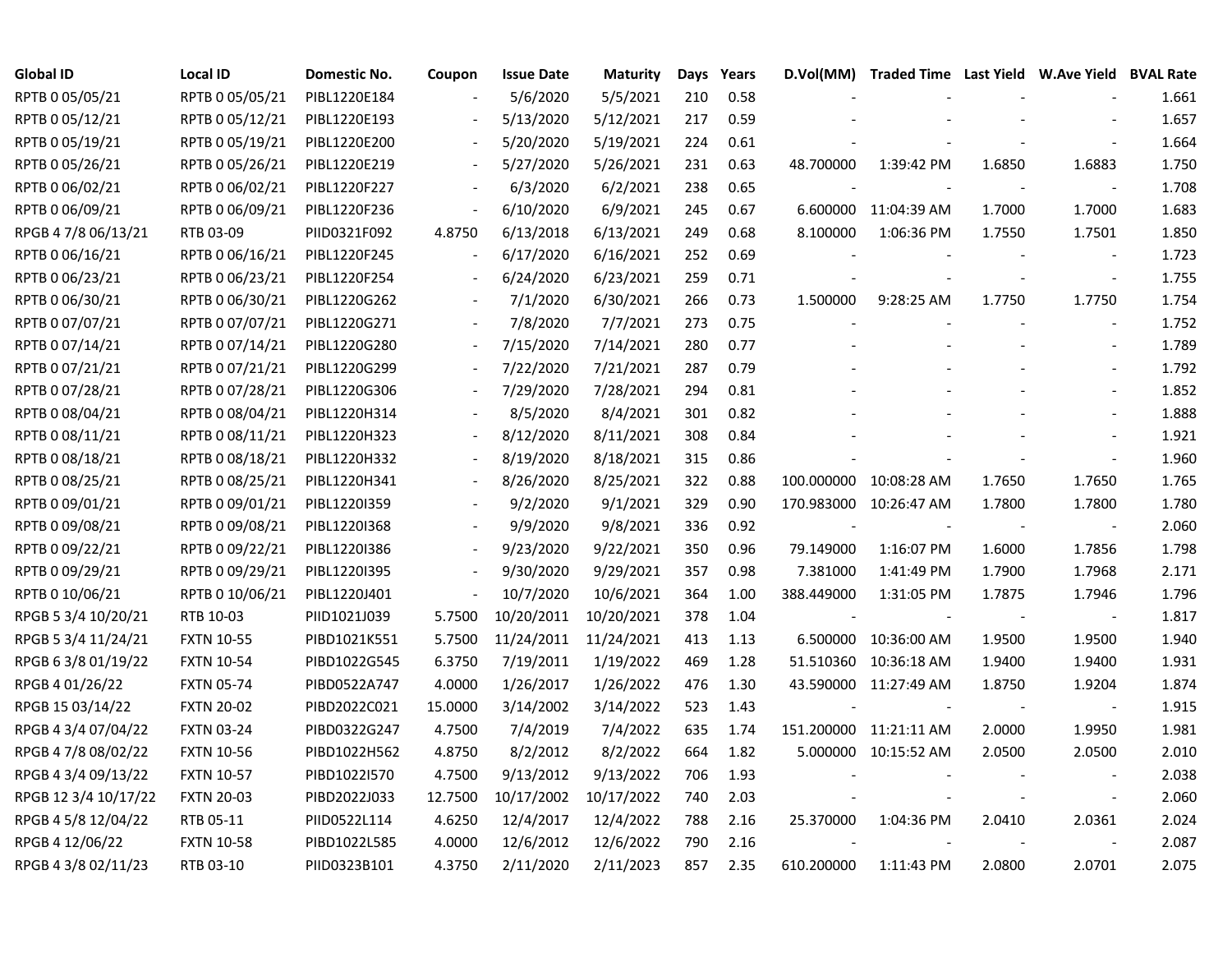| <b>Global ID</b>     | <b>Local ID</b>   | Domestic No. | Coupon  | <b>Issue Date</b> | <b>Maturity</b>       | Days | Years | D.Vol(MM)   | Traded Time Last Yield W.Ave Yield BVAL Rate |        |                          |       |
|----------------------|-------------------|--------------|---------|-------------------|-----------------------|------|-------|-------------|----------------------------------------------|--------|--------------------------|-------|
| RPGB 13 02/20/23     | <b>FXTN 20-04</b> | PIBD2023B048 | 13.0000 | 2/20/2003         | 2/20/2023             | 866  | 2.37  |             |                                              |        |                          | 2.137 |
| RPGB 5 1/2 03/08/23  | <b>FXTN 05-75</b> | PIBD0523C752 | 5.5000  | 3/8/2018          | 3/8/2023              | 882  | 2.42  | 19.064400   | 11:09:34 AM                                  | 2.1500 | 2.1500                   | 2.171 |
| RPGB 3 1/2 04/21/23  | <b>FXTN 07-58</b> | PIBD0723D588 | 3.5000  | 4/21/2016         | 4/21/2023             | 926  | 2.54  | 290.115000  | 1:37:07 PM                                   | 2.1750 | 2.1621                   | 2.163 |
| RPGB 11 7/8 05/29/23 | <b>FXTN 20-05</b> | PIBD2023E054 | 11.8750 | 5/29/2003         | 5/29/2023             | 964  | 2.64  |             |                                              |        | $\overline{\phantom{a}}$ | 2.197 |
| RPGB 3 1/4 08/15/23  | RTB 10-04         | PIID1023H046 | 3.2500  | 8/15/2013         | 8/15/2023 1,042       |      | 2.85  | 11.750000   | 1:48:33 PM                                   | 2.2750 | 2.2970                   | 2.298 |
| RPGB 2 3/8 09/10/23  | <b>FXTN 03-25</b> | PIBD0323I252 | 2.3750  | 9/10/2020         | 9/10/2023 1,068       |      | 2.92  |             | 1527.750000 11:59:52 AM                      | 2.1850 | 2.1823                   | 2.185 |
| RPGB 11 3/8 10/23/23 | <b>FXTN 20-06</b> | PIBD2023J068 | 11.3750 | 10/23/2003        | 10/23/2023 1,111      |      | 3.04  |             |                                              |        | $\overline{\phantom{a}}$ | 2.285 |
| RPGB 6 1/4 03/12/24  | RTB 05-12         | PIID0524C129 | 6.2500  | 3/12/2019         | 3/12/2024 1,252       |      | 3.43  |             | 27.000000 11:01:07 AM                        | 2.2400 | 2.2400                   | 2.352 |
| RPGB 4 1/2 04/20/24  | <b>FXTN 07-59</b> | PIBD0724D595 | 4.5000  | 4/20/2017         | 4/20/2024 1,291       |      | 3.54  |             | 8.000000 10:28:15 AM                         | 2.7000 | 2.7000                   | 2.556 |
| RPGB 12 3/8 06/03/24 | <b>FXTN 20-07</b> | PIBD2024F075 | 12.3750 | 6/3/2004          | 6/3/2024 1,335        |      | 3.66  |             |                                              |        | $\overline{\phantom{a}}$ | 2.405 |
| RPGB 12 7/8 08/05/24 | <b>FXTN 20-08</b> | PIBD2024H086 | 12.8750 | 8/5/2004          | 8/5/2024 1,398        |      | 3.83  |             |                                              |        | $\overline{\phantom{a}}$ | 2.438 |
| RPGB 4 1/8 08/20/24  | <b>FXTN 10-59</b> | PIBD1024H595 | 4.1250  | 8/20/2014         | 8/20/2024 1,413       |      | 3.87  |             | 20.500000 10:35:44 AM                        | 2.6500 | 2.6512                   | 2.612 |
| RPGB 4 1/4 10/17/24  | <b>FXTN 05-76</b> | PIBD0524J762 | 4.2500  | 10/17/2019        | 10/17/2024 1,471      |      | 4.03  |             |                                              |        | $\overline{\phantom{a}}$ | 2.434 |
| RPGB 13 3/4 11/11/24 | <b>FXTN 20-09</b> | PIBD2024K091 | 13.7500 | 11/11/2004        | 11/11/2024 1,496      |      | 4.10  |             |                                              |        | $\sim$                   | 2.488 |
| RPGB 5 3/4 04/12/25  | FXTN 07-61        | PIBD0725D618 | 5.7500  | 4/12/2018         | 4/12/2025 1,648       |      | 4.51  |             | 8.000000 11:48:46 AM                         | 2.6000 | 2.6188                   | 2.604 |
| RPGB 12 1/8 04/14/25 | <b>FXTN 20-10</b> | PIBD2025D103 | 12.1250 | 4/14/2005         | 4/14/2025 1,650       |      | 4.52  |             |                                              |        | $\blacksquare$           | 2.556 |
| RPGB 2 5/8 08/12/25  | RTB 05-13         | PIID0525H130 | 2.6250  | 8/12/2020         | 8/12/2025 1,770       |      | 4.85  | 4697.300000 | 1:46:53 PM                                   | 2.6500 | 2.6366                   | 2.645 |
| RPGB 3 5/8 09/09/25  | <b>FXTN 10-60</b> | PIBD1025I608 | 3.6250  | 9/9/2015          | 9/9/2025 1,798        |      | 4.92  |             | 87.000000 11:47:23 AM                        | 2.6650 | 2.6701                   | 2.627 |
| RPGB 12 1/8 10/20/25 | <b>FXTN 20-11</b> | PIBD2025J116 | 12.1250 | 10/20/2005        | 10/20/2025 1,839      |      | 5.04  |             |                                              |        | $\overline{\phantom{a}}$ | 2.638 |
| RPGB 18 1/4 11/29/25 | <b>FXTN 25-01</b> | PIBD2525K015 | 18.2500 | 11/29/2000        | 11/29/2025 1,879      |      | 5.14  |             |                                              |        |                          | 2.649 |
| RPGB 10 1/4 01/19/26 | <b>FXTN 20-12</b> | PIBD2026A122 | 10.2500 | 1/19/2006         | 1/19/2026 1,930       |      | 5.28  |             |                                              |        | $\overline{\phantom{a}}$ | 2.673 |
| RPGB 6 1/4 02/14/26  | <b>FXTN 07-62</b> | PIBD0726B627 | 6.2500  | 2/14/2019         | 2/14/2026 1,956       |      | 5.36  | 905.950000  | 1:42:05 PM                                   | 2.6850 | 2.6797                   | 2.680 |
| RPGB 3 1/2 09/20/26  | RTB 10-05         | PIID1026I057 | 3.5000  | 9/20/2016         | 9/20/2026 2,174       |      | 5.95  |             |                                              |        | $\overline{\phantom{a}}$ | 2.848 |
| RPGB 6 1/4 10/20/26  | RTB 15-01         | PIID1526J019 | 6.2500  | 10/20/2011        | 10/20/2026 2,204      |      | 6.03  | 1.220000    | 11:31:52 AM                                  | 3.0500 | 2.9680                   | 2.744 |
| RPGB 8 12/07/26      | <b>FXTN 20-13</b> | PIBD2026L139 | 8.0000  | 12/7/2006         | 12/7/2026 2,252       |      | 6.17  |             | 1.000000 10:57:03 AM                         | 2.8500 | 2.8500                   | 2.762 |
| RPGB 5 3/8 03/01/27  | RTB 15-02         | PIID1527C023 | 5.3750  | 3/1/2012          | 3/1/2027 2,336        |      | 6.40  |             |                                              |        | $\overline{\phantom{a}}$ | 2.754 |
| RPGB 4 3/4 05/04/27  | <b>FXTN 10-61</b> | PIBD1027E617 | 4.7500  | 5/4/2017          | 5/4/2027 2,400        |      | 6.57  |             |                                              |        | $\mathbf{r}$             | 2.770 |
| RPGB 8 5/8 09/06/27  | <b>FXTN 20-14</b> | PIBD2027I140 | 8.6250  | 9/6/2007          | 9/6/2027 2,525        |      | 6.91  |             |                                              |        | $\blacksquare$           | 2.937 |
| RPGB 6 1/4 03/22/28  | <b>FXTN 10-63</b> | PIBD1028C635 | 6.2500  | 3/22/2018         | 3/22/2028 2,723       |      | 7.46  |             | 1.800000 11:08:40 AM                         | 2.7500 | 2.7861                   | 2.823 |
| RPGB 9 1/2 12/04/28  | <b>FXTN 20-15</b> | PIBD2028L151 | 9.5000  | 12/4/2008         | 12/4/2028 2,980       |      | 8.16  |             |                                              |        | $\overline{\phantom{a}}$ | 2.851 |
| RPGB 6 7/8 01/10/29  | <b>FXTN 10-64</b> | PIBD1029A644 | 6.8750  | 1/10/2019         | 1/10/2029 3,017       |      | 8.26  |             | 170.300000 11:58:22 AM                       | 2.7500 | 2.7507                   | 2.735 |
| RPGB 8 3/4 05/27/30  | <b>FXTN 20-16</b> | PIBD2030E166 | 8.7500  | 5/27/2010         | 5/27/2030 3,519       |      | 9.64  |             |                                              |        | $\blacksquare$           | 2.924 |
| RPGB 2 7/8 07/09/30  | <b>FXTN 10-65</b> | PIBD1030G655 | 2.8750  | 7/9/2020          | 7/9/2030 3,562        |      | 9.75  |             |                                              |        | $\blacksquare$           | 2.774 |
| RPGB 12 1/2 07/28/30 | <b>FXTN 25-02</b> | PIBD2530G029 | 12.5000 | 7/28/2005         | 7/28/2030 3,581       |      | 9.80  |             |                                              |        |                          | 2.840 |
| RPGB 11 1/4 01/26/31 | <b>FXTN 25-03</b> | PIBD2531A032 | 11.2500 | 1/26/2006         | 1/26/2031 3,763 10.30 |      |       |             |                                              |        |                          | 2.848 |